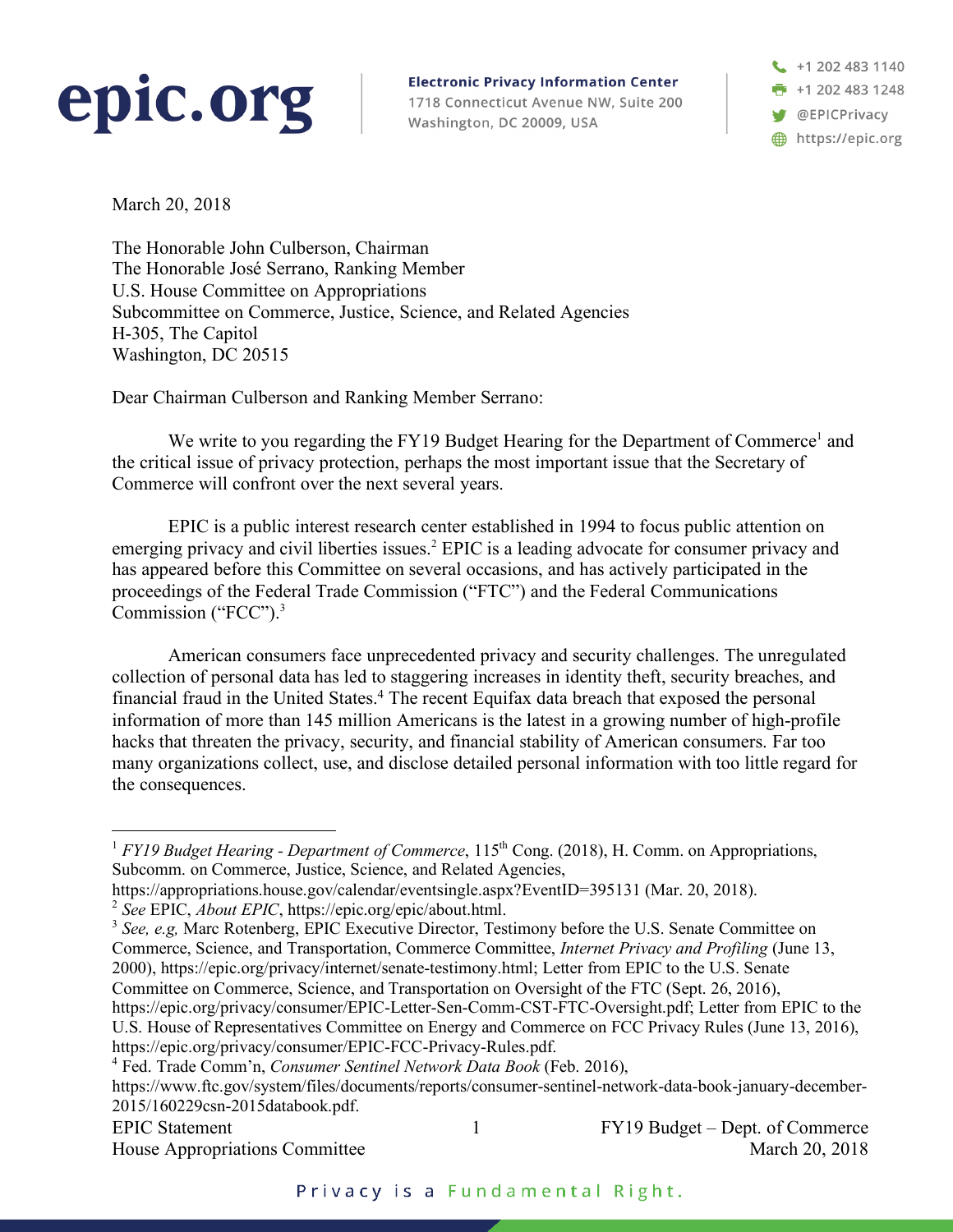Secretary Ross must back strong privacy safeguards for American consumers. At this time, the FTC is simply not doing enough to safeguard the personal data of American consumers. The FTC's privacy framework – based largely on "notice and choice"– is simply not working. Research shows that consumers rarely read privacy policies; when they do, these complex legal documents are difficult to understand. And companies remain free to changes the terms and conditions whenever they wish. Nor can industry self-regulatory programs provide meaningful privacy protections without enforceable legal standards.

Even when the FTC reaches a consent agreement with a privacy-violating company, the Commission rarely enforces the Consent Order terms.<sup>5</sup> Just this week, we learned that the FTC's failure to enforce a 2011 Consent Order with Facebook has resulted in the unlawful transfer of 50 million Facebook user records to a controversial data mining firm to influence the 2016 U.S. presidential election.<sup>6</sup> The 2011 Facebook Order was the result of an extensive complaint filed by EPIC and a coalition of consumer organizations in 2009, following Facebook's repeated changes to its privacy settings that overrode user preferences and allowed third parties to access private information without users' consent. <sup>7</sup> The FTC has an obligation to the American public to ensure that companies comply with existing Consent Orders. It is unconscionable that the FTC allowed this unprecedented disclosure of Americans' personal data to occur. The FTC's failure to act imperils not only privacy but democracy as well.

EPIC has also repeatedly warned the FTC that it has an affirmative duty to undertake a review of substantial changes in business practices of a company subject to a consent order that implicates the privacy of Internet users.<sup>8</sup> The FTC's apparent failure to pursue such review has led to a downward spiral in the protection for American consumers.

The FCC must also do more to safeguard American consumers. Last year, in the context of a public rulemaking, EPIC urged the FCC to adopt comprehensive privacy rules that would apply to both Internet Service Providers ("ISPs") and so-called "edge" providers, such as Google and Facebook, that dominate much of the Internet economy.<sup>9</sup> However, the FCC adopted a modest rule that only applied to ISPs and that rule was subsequently repealed by Congress, with the support of the current FCC Chairman Ajit Pai. Instead of moving forward to safeguard consumers, the FCC is moving backwards, leaving users of new communications services exposed to unprecedented levels of identity theft, financial fraud, and security breaches.10

 <sup>5</sup> *See EPIC v. FTC*, No. 12-206 (D.C. Cir. Feb. 8, 2012).

<sup>6</sup> Craig Timberg, et al., *U.S. and European Officials Question Facebook's Protection of Personal Data*, Washington Post, (Mar. 18, 2018), https://www.washingtonpost.com/business/economy/us-and-europeanofficials-question-facebooks-protection-of-personal-data/2018/03/18/.

<sup>&</sup>lt;sup>7</sup> EPIC, et al, In the Matter of Facebook, Inc. (Complaint, Request for Investigation, Injunction, and Other Relief) (Dec. 17, 2009), https://epic.org/privacy/inrefacebook/EPIC-FacebookComplaint.pdf.

<sup>8</sup> Letter to Acting FTC Chair Maureen Ohlhausen, "FTC 2017: 10 Steps for Protecting Consumers, Promoting Competition and Innovation" (Feb. 15, 2017) ("*1. The FTC Must Enforce Existing Consent Orders")*, https://epic.org/privacy/internet/ftc/EPIC-et-al-ltr-FTC-02-15-2017.pdf

<sup>9</sup> EPIC Statement, *FCC Overreach: Examining the Proposed Privacy Rules*, hearing before the House Committee on Energy and Commerce, Subcommittee on Communications and Technology, Jun. 13, 2016. <sup>10</sup> Federal Trade Comm'n, *Consumer Sentinel Network Data Book,* Mar. 2017,

https://www.ftc.gov/system/files/documents/reports/consumer-sentinel-network-data-book-january-december-2016/csn\_cy-2016\_data\_book.pdf.